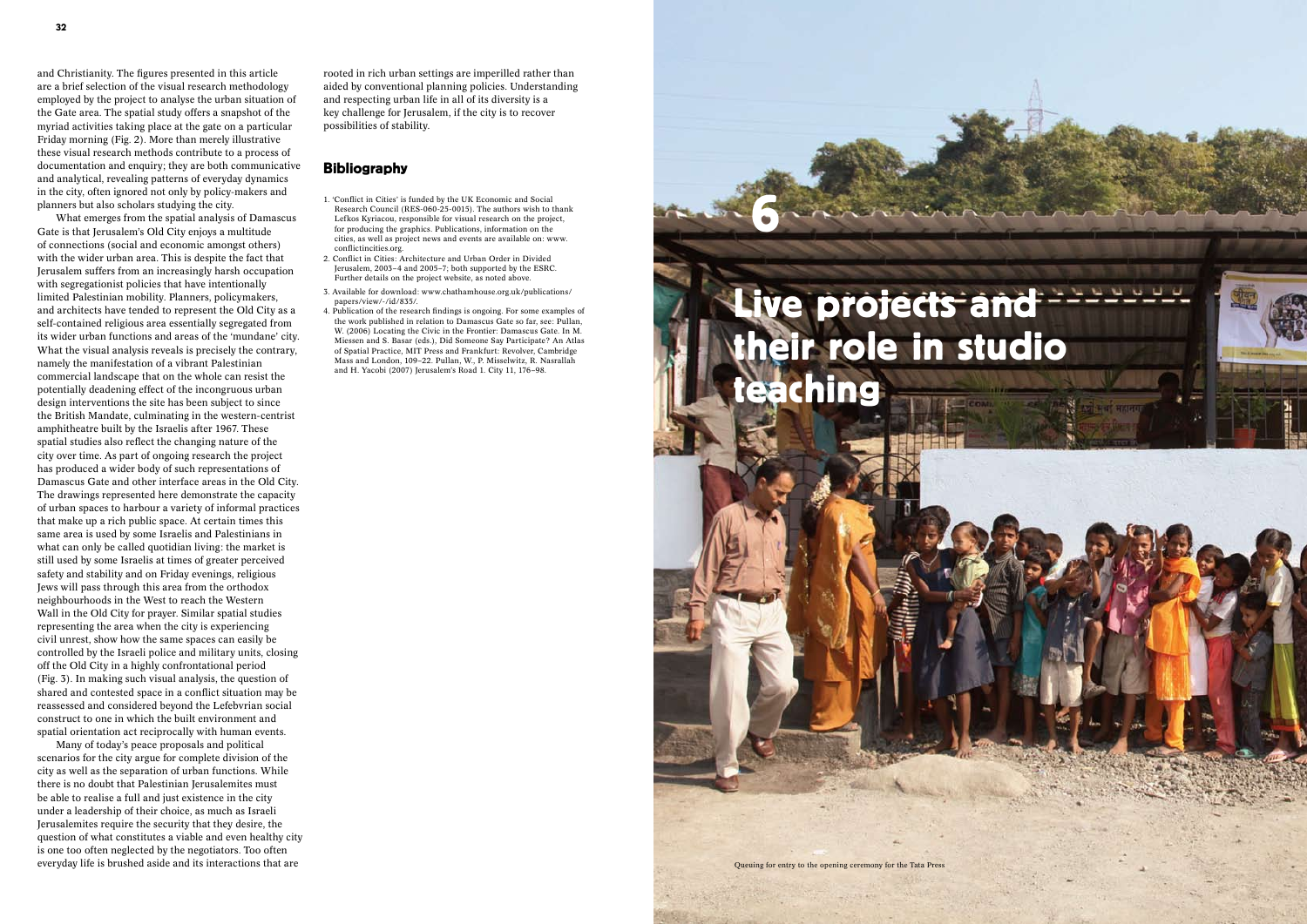Over the last three years a number of live projects have emerged from a process of engagement with Indian communities which have made a significant contribution to studio teaching at London Metropolitan University and to educational pedagogy. This paper compares this experience with other live project studios in the United States and Austria and discusses the potential for up-scaling the role of live projects in UK architectural education to prepare future practitioners to serve the architecturally neglected vast majority of the world's population.

### Case studies

The Navi Mumbai Community Classrooms Project In the summer of 2008 two students of the London Metropolitan University Faculty of Architecture and Spatial Design (ASD) carried out a survey of temporary worker settlements in the stone quarries of Navi Mumbai, India, on behalf of ARPHEN, a local NGO. ARPHEN had initiated a programme of bridge classes for young children to give them access to state primary education. ARPHEN trained the teachers, but they were in need of classrooms to serve their extensive programme dispersed over fifteen kilometres of linear quarry settlements.

The survey identified nine potential classroom sites. Bo Tang and Shamoon Patwari, of ASD's Project Office and funded by the Water Trust, constructed the first community classroom at Baban Seth Quarry in March 2009. In October and November of that year they built another classroom at the Tata Press Quarry with six fifth year students.

Despite the long distance relationships necessary between the NGO and ASD, the project has been a resounding success and there remain few children of primary school age in the stone quarries who are not yet being educated. ARPHEN regards the problem as solved and has moved on to tackle more pressing issues such as the spread of HIV/AIDS.

This collaboration of a London School of Architecture with an Indian NGO offered advantages for both parties. Students present a potentially eager and capable work force, effectively volunteering their efforts for the benefit of the community and the NGO, who would not otherwise be able to afford the skills of an architect. The students have a test bed: an opportunity to get stuck in and gain valuable building experience, practising and absorbing pragmatic skills that are often missing in studio bound activity. In addition, with relatively cheap material and labour costs, India offers an easier context than the UK in which to build quickly and without prohibitive cost.

But time was short and the cultural and physical context had to be understood and the building designed, approved by the community and constructed within just seven weeks. This need for speed focused the mind and limited the options. Students needed to absorb and adapt the ways of building practised locally: ways which had been found to respond to local climate and fit within the local neighbourhood settlement patterns.



Extended community space between Baban Seth Community Classroom and Hindu temple, Navi Mumbai. Photo: Bo Tang

#### Davis (2005) writes that:

*healthy … architecture … has traditionally developed through common, culturally embedded knowledge of building, along with the political and economic ability to put that knowledge to use.* 

The classrooms however, with their low brick walls, steel structure, grilles and reinforced corrugated plastic roofing are not born of a deep seated local building tradition but of the skills and resources immediately available and everyday contemporary practice. The materials of construction and form of the building adhered to local norms. These materials were accessible, affordable and the skills existed to use them adequately. However, the classrooms also had a recognisable coherence lacking in most of the neighbouring structures. A new form of amenity building has begun to emerge with spans longer than the domestic but nevertheless fitting well amongst the collection of buildings making up the quarry communities. For the students, the importance of learning from local techniques first before adapting these techniques to a particular site was well understood.

#### Kutchhpura Settlement Upgrading Project

The success of the Navi Mumbai project was built off the template of a longer term relationship between ASD and another NGO, CURE, and in particular the project work they undertook together in Kutchhpura, Agra. In November 2006 students carried out fieldwork in Agra on which they based their whole year's portfolio design work. As a result more accurate maps of the village were generated and ideas about improvements to sanitation, livelihoods and education were developed in student schemes. The students gained enormous educational benefit from the opportunity to practise techniques of investigation (architect as detective), narrative exposition (architect as narrator) and hands on working (architect as craftsperson) from first principles during this project (Mitchell, 2010).

The whole academic year of focused effort resulted in a live project in the summer of 2007, when ASD students installed the first internal toilets to a street in the village. The scheme is currently being followed up with the installation of a decentralised waste water treatment plant (DEWATS) to clean the village effluent.

# Architectural reach, funding and live projects

A pattern of engagement between Indian NGOs and some ASD studios is starting to emerge. Access to poor and marginal communities is facilitated by



Opening Ceremony for the Tata Press Community Classroom, Navi Mumbai. Photo: Odel Jeffries

local NGOs. Over a period of years, initiated by field work, which then forms the base to the design work of an academic year, a local development discourse is generated, encouraged and enriched by discussion. It is continuously referenced back to the host community and connected into global debates on change, resources, the green, humanitarian and development agendas and architecture. Brought to the attention of funders and other interested parties by publications, lectures and particularly the end of year show, this raised discourse then leads to live projects, further improving the quality and reach of architectural education at ASD. Polak (2009) remarks that:

*The majority of the world's designers focus all their efforts on developing products and services for the richest* 10*% of the world's customers. Nothing less than a revolution in design is needed to reach the other* 90*%.*

This statement is not specific to architects, but its sentiment seems particularly relevant to them. As architects we are concerned with the built environment and have the ability to influence practically every aspect of how people live their everyday lives. However, as pointed out by Architecture for Humanity (2006):

*… all too often architects are desperately needed in the places where they can be least afforded.*

To address this and to bring about the 'revolution' that Polak mentions, there needs to be a shift in priorities amongst our academic institutions to help ready more architectural students for practice where it really matters.

# Faculty of Architecture and Spatial Design, London Metropolitan University

Text by Toby Pear & Maurice Mitchell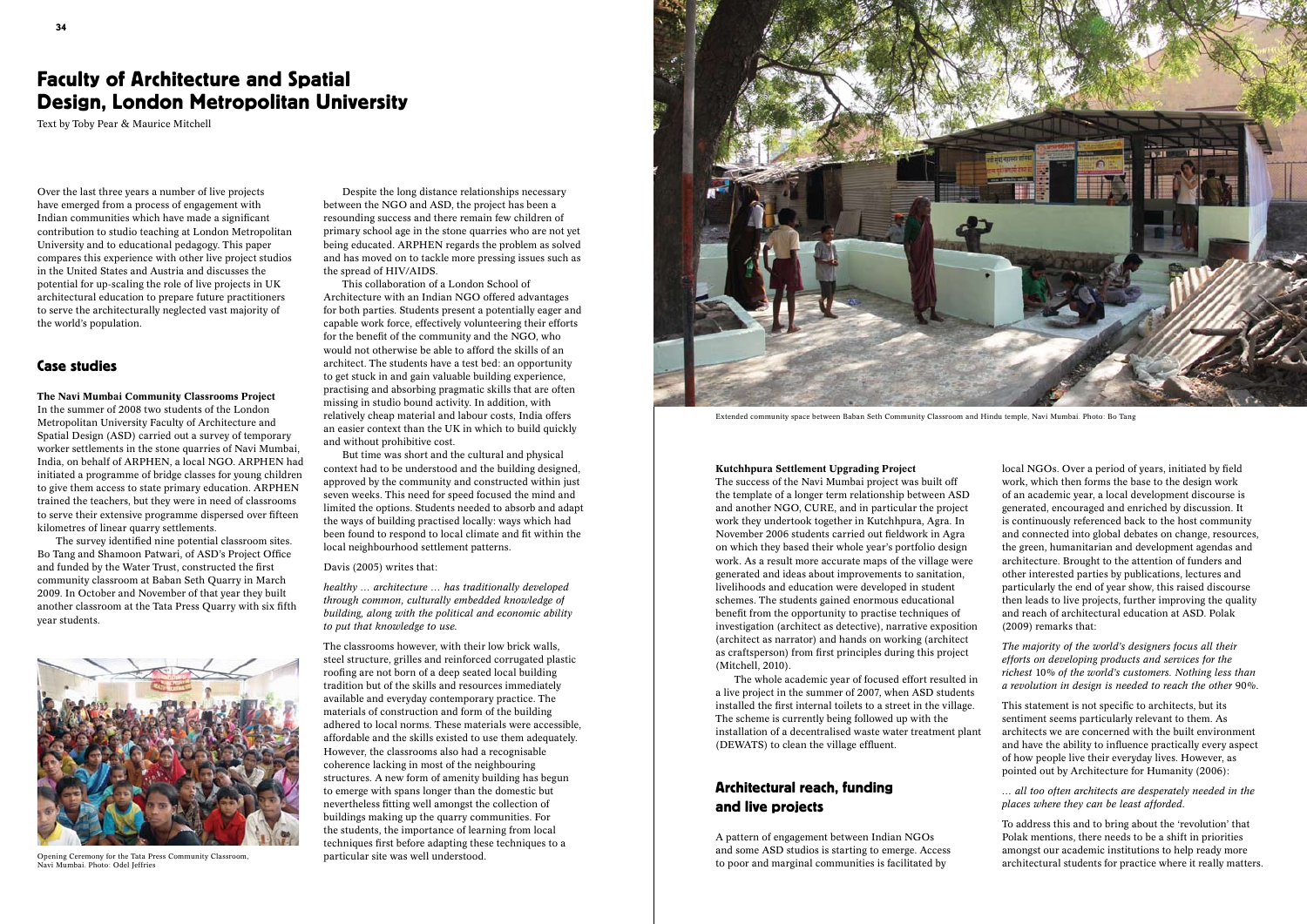Plan of Kuchhpura showing location of first street of internal toilets and new wastewater treatment plant (DEWATS).



Studio Booklet 0607.

## Live projects

ASD has made considerable progress in this regard but it is not alone. Live Project studios have run for a number of years in the United States and in Europe.

#### Design and Build Studios in deprived areas in the United States

Schools of Architecture in the United States have led the way in developing the idea of Design and Build studios founded on the belief that construction should be an integral part of design. Carpenter (1997) explains that whilst architecture schools are often criticised for turning out architects who are unable to deal with pragmatic issues, construction studios offer a way to learn in a very practical sense without sacrificing the quality of design. Design and Build studios also allow pragmatic insights, discovered during the course of making, to improve that design quality. These US studios have an emphasis on craft and making, encouraging students to realise a built project.

In addition, most construction studios in the US have either started out or have evolved into community outreach programmes concentrating on the more deprived sectors of society. All these studios have gained sufficient presence within their chosen communities to be assured of willing clients and potential projects year after year. Students are attracted by the opportunity to build for real and make a tangible contribution to the local community. These studios are extremely popular as a result. Badanes (1997) who runs a Design and Build studio at the University of Washington explains that by

working for clients who would not normally have access to architects, students are exposed to the notion that the whole of society is our real client, not just the small percentage who can afford the fees. This, of course, has echoes of Polak's 90% and finds common ground with these projects at ASD.

In the current economic recession, perhaps architects, now redundant, who are trained to be employed within the capital intensive sector of the building industry, should be looking elsewhere for meaningful employment: to Polak's 90% where there is a massive need for architectural skills. To do so, however, the curricula of architectural schools would need to be expanded.

It would need to include the pragmatic, craft-led skill-set needed for work in resource scarce, rapidly changing situations. Perhaps such an approach, one of hand to eye intelligence, might transform attitudes towards design quality and spatial understanding.

It would also need to have access to the skills necessary to raise funds by balancing self-help, mutual aid and volunteering with philanthropic donations. Whereas both local and global NGOs working within the humanitarian sector have experience and can show the way to facilitate and enable community involvement, it is to the United States that we must look to show us how to fund raise. Most notable examples here are those of The Building Project at Yale University and of the Rural Studio at Auburn University.

Both studios have shown how, by expanding work steadily in an impoverished area over a number of years, students have become involved in ground-breaking work that is life-changing for both clients and students. Such quality projects can result in a momentum of goodwill that generates funding. To disseminate their work both studios have produced internationally promoted monographs of their work and have exhibited worldwide. Their success and considerable exposure have naturally attracted sponsors, making fundraising easier and created greater potential for new projects. Yale's Building Project now has a long list of sponsors including Ikea, Dulux and Bosch. Rural Studio hosts scores of architectural tourists at Hale County and runs a multidisciplinary outreach programme for non-architectural students to enable them to bring their skills to the studio's projects.

#### The experience of the Austrian BASEhabitat studio in Bangaldesh

In their project for the Handmade School at Rudrapur, eight students from the BRAC University of Dhaka spent four months on site assisting with detailed design and construction and were joined by five students from BASEhabitat at the Kunstuniversitat Linz who flew out for one month of the build. By facilitating quality construction in traditional earth and bamboo the aim was to attach added value and pride to methods often viewed as inferior to the fired brick, concrete and steel that signify wealthier status. Herringer (2008) explains that:

*The intention was to create an intercultural exchange with the expectation that the young architects will* 



Student constructing prefabricated septic tank, Kuchhpura, Agra. Photo: Bo Tang

*be able to carry their knowledge and skills to other regions of Bangladesh and the trained labour will be able to use their skills to build other modern mud houses in the region.*

Collaboration with a local school of architecture has several clear advantages. Apart from meaningful cultural exchange between students, linguistic difficulties are reduced and there is exposure to different modes of study and practice in both directions. In practical terms European student involvement with the implementation of live projects is much simpler if a local school or architecture is a partner in the project. Local students are obviously able to spend much longer on site than European students and can provide much needed continuity for all phases of the project from initial survey through to construction and post-build assessments.

### Curriculum

There are considerable difficulties in operating at some distance from the site location, especially if, as with these studios at ASD, a full range of students is involved from degree to diploma, MA and now PhD.; and especially if this involves integration with the requirements of local Schools of Architecture. Whilst all this integration of timetables and objectives is being arranged, it is also necessary to cast the net wide to find further appropriate projects and attract sufficient funding.

In such circumstances it is essential to have a curriculum which is flexible enough to take advantage of emerging project and funding opportunities and match these with current student energies and interests. At the same time they need to put the student through the hoops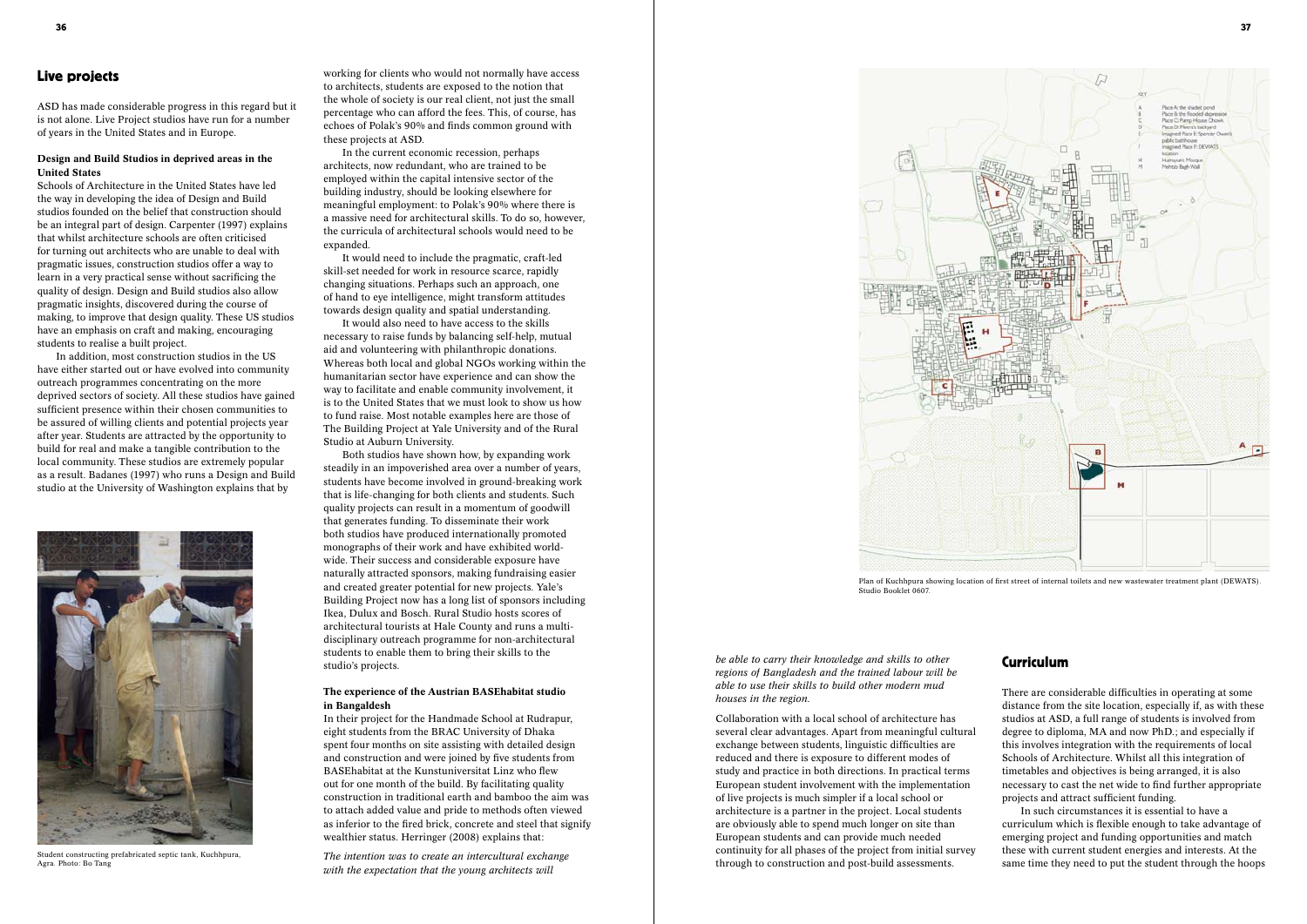

required by their home university's examination process and professional validation.

The Austrian NGO S2ARCH provides just such a reliable source of funding and sources live projects with an unswerving social focus for seven European schools of architecture. To do this the NGO has a strong ongoing relationship with townships around Johannesburg, South Africa. S2ARCH coordinates the schemes on site and offers additional design input throughout their progression. By working with several schools the NGO is able to complete a number of different building projects each year with each running to a fairly consistent academic programme and timescale.

Fund raising and project finding may need to include several schools. Partnering agreements with local NGOs need to be strengthened and extended to support long<br>need to be strengthened and extended to support long

Similarly the pre-condition for the success of the live project studios in the US is their well established and tailored course structure. The studios have bespoke curriculums that are moulded around the production of a community building. The project is not hemmed in by the need to complete other modules. Maximum time is given over to design development and on-site construction. All of the US schools have gained sufficient presence in their chosen communities to be assured of willing clients and potential projects year after year. Students are attracted by the opportunity to build and make a tangible contribution to a very local and scarcely resourced situation. These studios are, as a result, extremely popular.

The opportunity to educate architects to link the hand with the eye, theory and practice in international live building projects challenges the architectural world to widen its focus. Change needs to come from within architecture schools as well as their validating bodies.

# Building the Ark: Noah's Ark Nursery, Jouberton, Transvaal

term associations. In this way ongoing live projects, which involve both students and under-resourced host communities in mutual learning and a steady improvement of the rapidly changing built environment, can proceed effectively.

### **References**

- Architecture for Humanity, ed., 2006, *Design Like You Give a Damn: Architectural Responses to Humanitarian Crises,* Thames & Hudson, UK
- Badanes, S., 1997, 'The University of Washington' in *Learning by Building: Design and Construction in Architectural Education*  (Carpenter, W. J., ed.), Van Nostrand Reinhold, New York, pp.43–52
- Davis, H., 2005, 'Architectural Education and Vernacular Building, in *Asquith, Vernacular Architecture in the 21st Century: Theory Education and Practice,* (Asquith, L. and Vellinga, M., ed.), Intermediate Technology Publications, London
- Heringer, A., 2008, 'HOMEmade Family Houses in Bangladesh' [online], http://www.anna-heringer.com/indexphp?id=39, [accessed 9 Jan 2010]
- Mitchell, M., 2010, *Learning from Delhi: Dispersed Initiatives in Changing Urban Landscapes,* Ashgate, UK
- Dean, O.A., 2002, *Rural Studio: Samuel Mockbee and an Architecture of Decency,* Princeton Press, New York
- Dean, O.A., 2005, *Proceed and be Bold: Rural Studio after Samuel Mockbee,* Princeton Press, New York
- Pawlitschko, R., 2008, 'Orange Farm Students Build Nursery Schools in Johannesburg, South Africa', *Detail Magazine,* 2008/3, pp.146–148
- Polak, P., 2009, 'Design for the other 90%' in Cooper-Hewitt National Design Museum, A Revolution in Design [online], available at http://other90.cooperhewitt.org [accessed 6 Jan 2010]



Section through installed septic tank providing internal toilet to Meera's house, Kuchhpura, Agra. Image: Bo Tang

Variations in the frame geometry required accurate measurement and drilling of bolt-holes. Without the use of scale models and test runs during the design development many of the construction processes would have been difficult to solve on-site. Photo: John Edmonds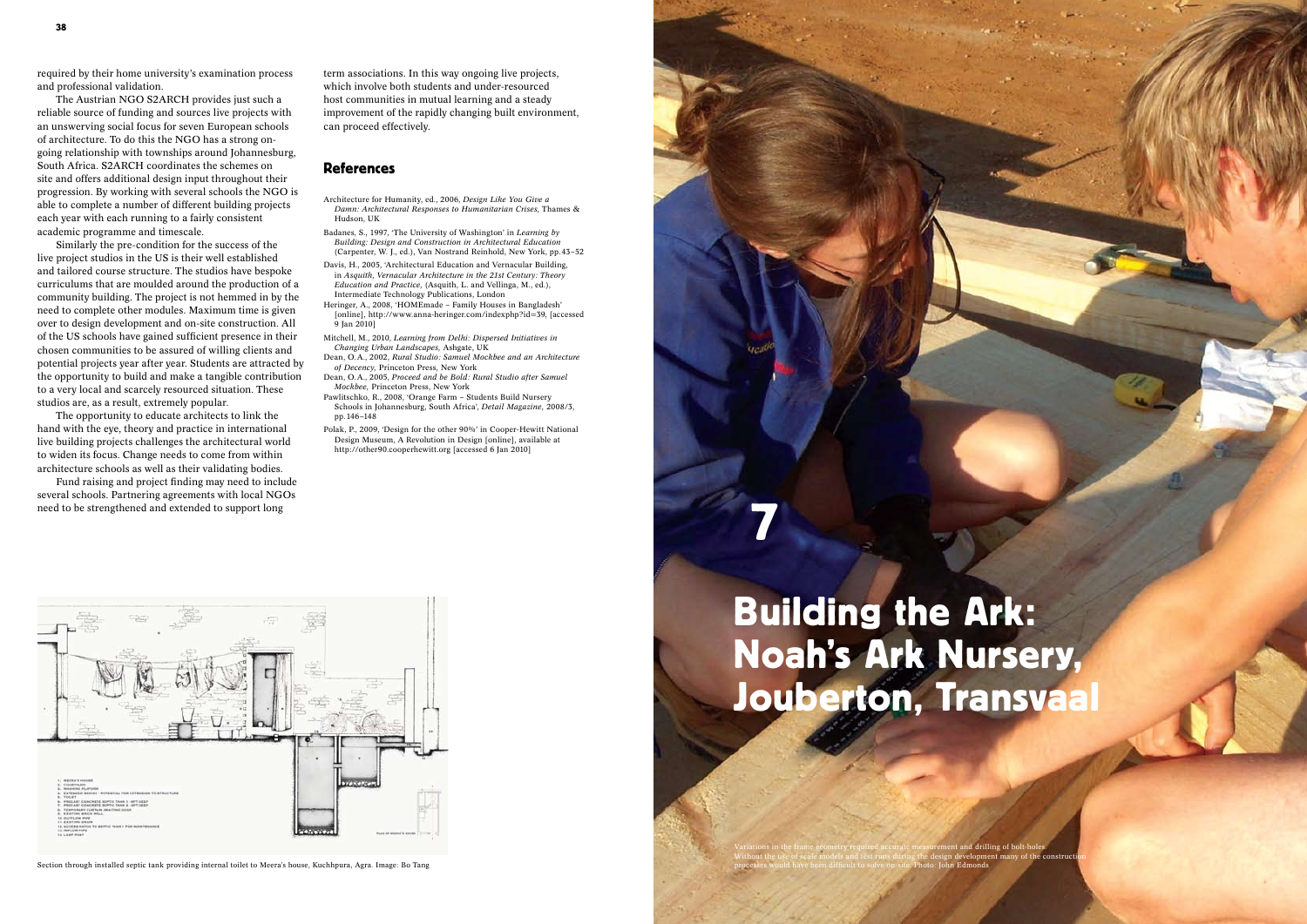The teaching and learning opportunities presented by the Social Architecture programme of the South African 'not for gain' charitable organisation Education Africa (EA) are considerable, and over the last decade a number of University Schools of Architecture from around the world have participated.

Education Africa has a continuing ambition to radically improve nursery level education in the townships and rural communities of South Africa. Primary school commences at seven years in the existing education process, and during the apartheid era pre-school education in deprived areas was virtually non-existent. This had a significant negative impact on the literacy and numeracy of children entering the school system, severely limiting their ability to progress beyond the most basic education. Through various programmes Education Africa is rapidly turning this around; one of the most visible is the Social Architecture programme.

Under the programme, University Schools of Architecture can volunteer to participate in the building of a pre-school education facility in a location identified by EA's team. It is the University's responsibility to raise funds for the construction and to meet logistical costs such as transport, although EA will assist with accommodation and local infrastructural needs. A local partner is also identified, as well as potential sponsorship.

In the summer of 2008 the University of Nottingham Department of Architecture & Built Environment (DA+BE) committed to undertake one of these projects, led by the studio coordinator for the second year of the B.Arch course, Adrian Friend.

The project selected was in a small community called Jouberton, the township of the mining centre

Left: 'Noah's Ark' has been described by Education Africa as 'raising the bar' of their Social Architecture initiative, and is now also being used as a training facility for nursery teachers. Photo: Education Africa).

Far left: One year on and the building is performing well, despite the extreme climate fluctuating from very hot summers to very wet winters. Photo: John Ramsay



Klerksdorp, that lies a couple of hours' drive south west of Johannesberg, in the Transvaal. Jouberton is the birthplace of Archbishop Desmond Tutu, who lived there until he was twelve years old.

The requirements were simple: three classrooms, an office and kitchen, a covered external area for eating and toilets. This sounds rather modest, but the facilities that these simple buildings replace are sometimes little more than a single-roomed tin shack with no water and only very rarely electricity supplied by a single wire slung from a nearby building.

Enthusiasm for the project was understandably very high. The entire second year, some 180 or more Year 2 undergraduates, were asked to participate in an initial concept design competition for the building during the first semester (from September to December, 2009). This was organised in a number of stages, eventually resulting in a preferred scheme, after rounds of voting, analysis and refinement.

In the first part of the second semester (January to Easter) the selected design was subjected to a 'rationalization' process, led by the module convenor for the Part III course, John Edmonds, an experienced practicing architect, assisted by a small group of Year 5 (first year of Part 2 Diploma) postgraduate students. This team worked with the studio unit who designed the building to simplify construction and produce a full set of working drawings.

The construction was carried out over a seven week period that included the Easter break, by a team comprising of second year and fifth year students and a small number of staff, led by Adrian Friend and John Edmonds. Additionally many of the construction tasks needed the support or participation of local contractors, such as the reinforced concrete raft and the supply of lifting equipment. At Jouberton generous support was provided by the principal local employer, the mining company Anglo Gold Ashanti. Unemployed local people were also given the opportunity to help build the school, and worked alongside the student team. Local builders provided space in one of their buildings for the prefabrication of roof trusses; a neighbour was paid to supply electricity to the site from the supply in his corrugated tin and breeze block house!

The site was originally a local rubbish tip, and had to be cleared by the students before work could commence. Conditions were difficult – Easter time is autumn in South Africa and sudden heavy rain is common. It was also very hot in the afternoons, so the provision of shade and water was essential.

A number of in-situ modifications were made to the design based on the availability of materials. One great discovery was the local system of sand-bag wall construction, which proved to be a very effective alternative to concrete blocks. Roofing details were modified according to the available sheeting profiles; the required fan-shape was achieved by the novel technique

of flattening profiled sheets by driving a pick-up truck (or 'Bakkie' as they are known locally) over selected areas! A popular local roofing material, bitumen impregnated corrugated fibreboard, was used in lieu of steel profiled sheet for wall cladding – it is easier to handle and cut, without exposed sharp edges around doors and windows. Timber frames were protected from termite attack using creosote at ground level, a substance that is now restricted in the UK, but is a very effective deterrent to these extremely destructive insects.

Live projects of this nature are perhaps better suited to smaller Schools of Architecture – it would of course be impractical logistically and financially to take 180 students to South Africa and the size of the projects would not require a construction team anything like this size. The selection process runs the risk of engendering disappointment amongst the majority of those participating. In an ideal world all students should have the chance to do a live construction project, and the DA+BE are currently exploring the pedagogy of 'designbuild studio' (as it is known in the United States) to find ways of expanding it within the B.Arch course.

The Education Africa project for 2010/11, at Calais Village in Limpopo Province, will involve only one

# Department of Architecture and the Built Environment, University of Nottingham

Text by John Ramsay



Frames prefabricated by students in a local building yard were erected by crane and the frame was completed a bay at a time. Test runs for prefabrication were carried out in Nottingham to prove the construction method. Photo: John Edmonds